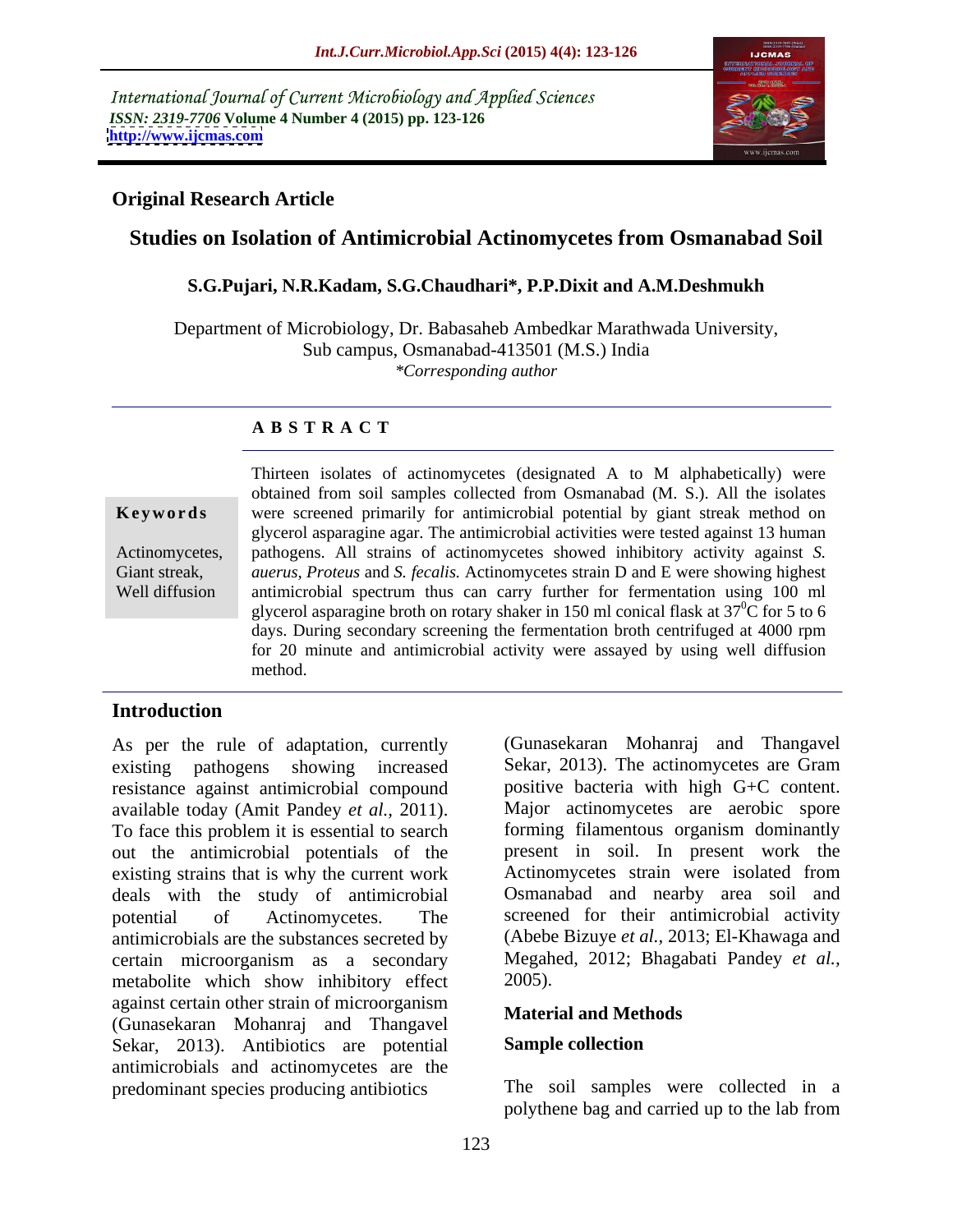the Ayurvedic college garden Osmanabad, Tuljapur farm district Osmanabad, and Dr. Babasaheb Ambedkar Marathawada University sub campus, Osmanabad (Abebe Bizuye *et al.,* 2013; El-Khawaga and Megahed, 2012; Bhagabati Pandey *et al.,*

1 gm soil sample from each sample were<br>mixed in 25ml distilled water which were **Inoculum preparation** mixed in 25ml distilled water which were taken in the 15ml conical flask and kept on rotary shaker for 30 minutes after that these flask were taken out from rotary shaker and were prepared 10 fold dilution of each flask. 0.1ml sample from  $10^{-2}$  were spread upon<br>puttient again plates and plates were shaker in 150 ml flask for 48h nutrient agar plates and plates were incubated at  $37^{\circ}$ C for 5–6 days.

### **Primary screening**

carried out by perpendicular streak plate method or also called gaint streak method on

The plates with ribbon like full growth of selected strains after 5 to 6 days of incubation at  $37^0$ C were utilized to screen out the inhibition spectra of it against test organism. The test organisms are *E. coli 142, E. coli 121, Klebsiella (MDR), Granulicatella, Providencia stuartii, S. fecalis, Candida albicans* these are collected from Shri Shivaji Mahavidhyalaya, Barshi. SBZ College, Barshi (Amit Pandey *et al.,*

All the isolates were slanted on to sterile culture maintenance and abbreviated as A,B.C,D,E,F,G,H,I,J,K,L,M.

#### **Secondary screening**

2005) and kept in the refrigerator. extracted using ethyl acetate with shaking it **Isolation ISOLATE: ISOLATE: ISOLATE: ISOLATE: ISOLATE: ISOLATE: ISOLATE: ISOLATE: ISOLATE: ISOLATE: ISOLATE: ISOLATE: ISOLATE: ISOLATE: ISOLATE: ISOLATE: ISOLATE: ISOLATE: ISOLATE:** Two strains D and E showing highest spectra were cultivated in fermentation media on shaker for the experiment for 1 hr. and concentrated in methanol, and that is secondary screening

### **Inoculum preparation**

<sup>-2</sup> were spread upon asparagine broth incubated at  $37^{\circ}$ C on rotary Glycerol asparagine broth was used as the inoculation media, and selected strain inoculated in to the sterile glycerol  ${}^{0}C$  on rotary shaker in 150 ml flask for 48h

### **Fermentation media**

Antimicrobial activity of selected strain fermentation media. 10% of 48h old inocula glycerol asparagines agar. for 5 to 6 days on rotary shaker in 150 ml <sup>0</sup>C were utilized to screen Antimicrobial activities were assayed by Glycerol asparagine broth was used as the fermentation media. 10% of 48h old inocula were transferred aseptically into 100 ml fermentation media and is incubated at  $37^0C$  $\rm{^{0}C}$ conical flask. Then the culture broth was centrifuged at 4000 rpm for 20 min and filtrate used to antimicrobial activity. using well diffusion method (Gulve and Deshmukh, 2011) against the test organisms (*Granulicatella)* on sterile MH agar surface.

# **Results and Discussion**

Then *E. coli, Klebsiella, Proteus,* Nearly 13 Actinomycetes strains were *Pseudomonas* and *S. auereus* collected from 2011) further study. All strains of actinomycetes **Culture maintenance** *Proteus* and *S. fecalis.* Actinomycetes strain glycerol asparagine agar medium for pure screening. The strains E lost inhibition isolated from soil sample. The colonies showing powdery growth were selected for showed inhibition against the *S. auerus,*  D retain its antimicrobial activity against microorganism selected for secondary potential during secondary screening.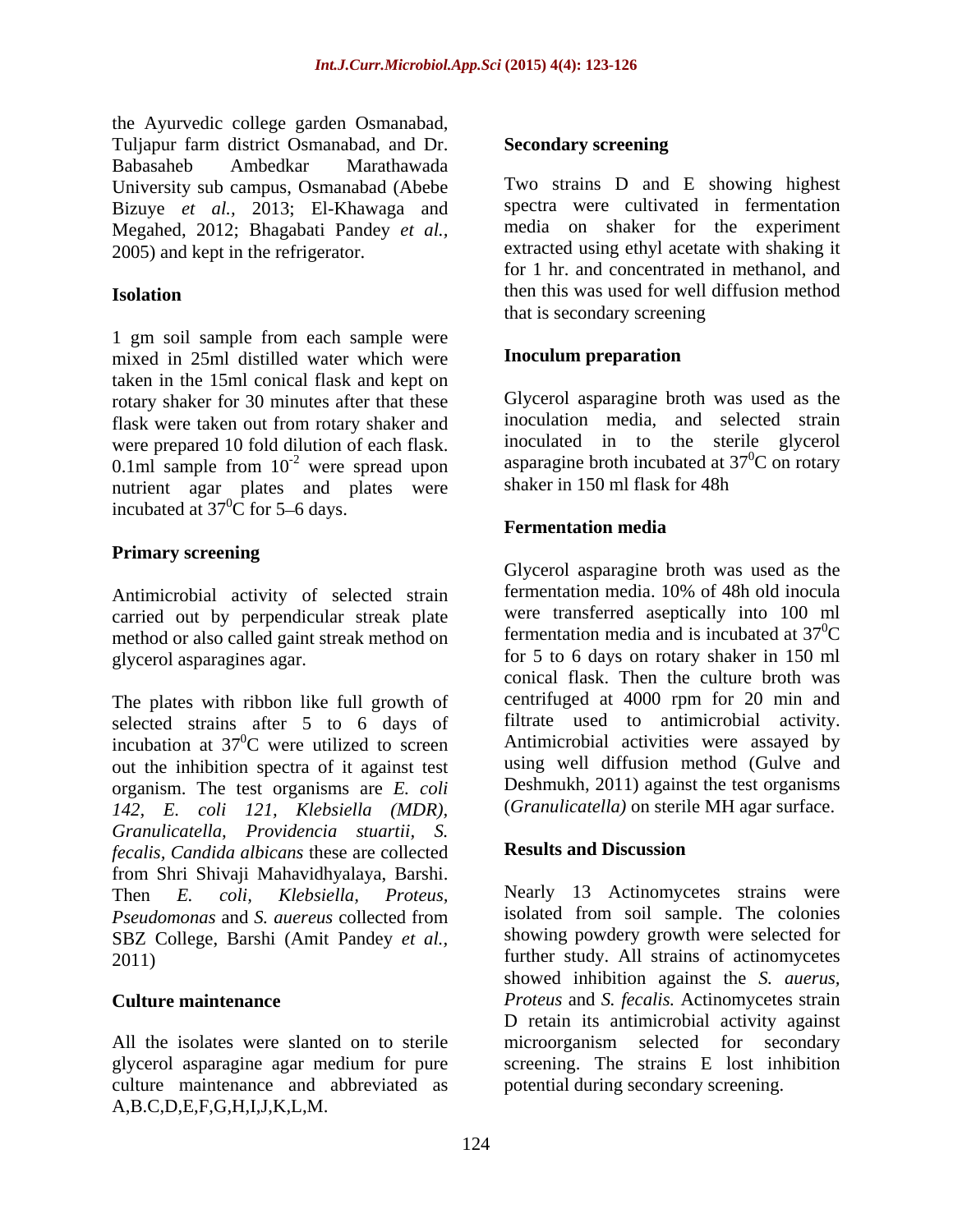| Test organism   Strain   Strain   Strain   Strain   Strain   Strain   Strain   Strain   Strain   Strain   Strain   Strain   Strain   Strain   Strain   Strain   Strain   Strain   Strain   Strain   Strain   Strain   Strain |              |                         |                                                                                                                 |                                                                                                                                                                         |   |           |       |             |
|------------------------------------------------------------------------------------------------------------------------------------------------------------------------------------------------------------------------------|--------------|-------------------------|-----------------------------------------------------------------------------------------------------------------|-------------------------------------------------------------------------------------------------------------------------------------------------------------------------|---|-----------|-------|-------------|
|                                                                                                                                                                                                                              | $\mathbf{B}$ |                         |                                                                                                                 | $E \mid F \mid G \mid$                                                                                                                                                  | H | ${\bf J}$ |       | M           |
|                                                                                                                                                                                                                              |              |                         |                                                                                                                 |                                                                                                                                                                         |   |           |       |             |
| E. Coli                                                                                                                                                                                                                      |              |                         |                                                                                                                 | $\vert$ -ve $\vert$ -ve $\vert$ -ve $\vert$ +ve $\vert$ +ve $\vert$ -ve $\vert$ -ve $\vert$ -ve $\vert$ -ve $\vert$ -ve $\vert$ -ve $\vert$ -ve $\vert$ +ve             |   |           |       |             |
| E. Coli123                                                                                                                                                                                                                   |              |                         |                                                                                                                 | $-ve$ $-ve$ $-ve$ $-ve$ $+ve$ $+ve$ $+ve$ $-ve$ $+ve$ $+ve$ $+ve$ $-ve$ $-ve$ $-ve$ $-ve$ $-ve$                                                                         |   |           |       | $-ve$ $+ve$ |
| E. Coli142                                                                                                                                                                                                                   |              | $-ve$ $-ve$ $-ve$ $+ve$ |                                                                                                                 |                                                                                                                                                                         |   |           |       | $+ve$ $+ve$ |
| Klebsiella                                                                                                                                                                                                                   |              |                         |                                                                                                                 | -ve $\vert$ -ve $\vert$ -ve $\vert$ +ve $\vert$ +ve $\vert$ -ve $\vert$ -ve $\vert$ +ve $\vert$ -ve $\vert$ -ve $\vert$                                                 |   | $-ve$     |       | $-ve$ $-ve$ |
| Klebsiella                                                                                                                                                                                                                   |              |                         |                                                                                                                 |                                                                                                                                                                         |   |           |       |             |
|                                                                                                                                                                                                                              |              |                         |                                                                                                                 | $\vert$ -ve $\vert$ -ve $\vert$ -ve $\vert$ -ve $\vert$ -ve $\vert$ -ve $\vert$ -ve $\vert$ -ve $\vert$ -ve $\vert$ -ve $\vert$ -ve $\vert$ -ve $\vert$ -ve $\vert$ -ve |   |           |       |             |
| (MDR)                                                                                                                                                                                                                        |              |                         |                                                                                                                 |                                                                                                                                                                         |   |           |       |             |
| S. auerus                                                                                                                                                                                                                    |              |                         |                                                                                                                 |                                                                                                                                                                         |   |           |       |             |
| Proteus                                                                                                                                                                                                                      |              |                         |                                                                                                                 |                                                                                                                                                                         |   |           |       |             |
| S. fecalis                                                                                                                                                                                                                   |              |                         |                                                                                                                 |                                                                                                                                                                         |   |           |       |             |
|                                                                                                                                                                                                                              |              |                         |                                                                                                                 |                                                                                                                                                                         |   |           |       |             |
| Pentoea                                                                                                                                                                                                                      |              |                         |                                                                                                                 | $\vert$ -ve $\vert$ -ve $\vert$ -ve $\vert$ +ve $\vert$ +ve $\vert$ -ve $\vert$ -ve $\vert$ -ve $\vert$ -ve $\vert$ +ve $\vert$ +ve $\vert$ -ve $\vert$ -ve             |   |           |       |             |
|                                                                                                                                                                                                                              |              |                         |                                                                                                                 |                                                                                                                                                                         |   |           |       |             |
| Acinetobacter -ve -ve -ve +ve                                                                                                                                                                                                |              |                         |                                                                                                                 | $-ve$ $-ve$ $+ve$ $+ve$ $-ve$ $+ve$                                                                                                                                     |   | $+ve$     | $-ve$ |             |
|                                                                                                                                                                                                                              |              |                         |                                                                                                                 |                                                                                                                                                                         |   |           |       |             |
| Candida                                                                                                                                                                                                                      | $-ve$ $-ve$  | $+ve$<br>$+ve$          |                                                                                                                 | $+ve +ve +ve -ve -ve -ve -ve -ve$                                                                                                                                       |   | $-ve$     | $-ve$ |             |
|                                                                                                                                                                                                                              |              |                         | the contract of the contract of the contract of the contract of the contract of the contract of the contract of |                                                                                                                                                                         |   |           |       |             |
|                                                                                                                                                                                                                              |              |                         |                                                                                                                 |                                                                                                                                                                         |   |           |       |             |

#### **Table.1** Isolates showing antimicrobial activity

Note: -ve - Growth observed , +ve - Inhibition observed

**Fig.1** Primary screening for strain **Fig.2** Secondary screening for strains D ( Gaint plate technique) growth D and E (Well diffusion method) inhibition of test organism Zone of inhibition against *Granulicatela* zone of inhibition against *Granulicatela* 



The production of antibiotic where done by BAMU Sub campus are Osmanabad and various researchers Jeffrey, L.S.H 2008 Tuljapur farm that showing antimicrobial were isolate 62 Actinomycetes from activity against human pathogens. While Agricultural research center semongok, Gayatri *et al.* (2011) isolates antimicrobial Sarawak and all showing antimicrobial activity against plant pathogens (Jeffrey *et al.,* 2007). During present work there is successful isolation of actinomycetes spp. The production of antibiotic where done by<br>
various researchers Jeffrey, L.S.H 2008 Tuljapur farm that showing antimicrobial<br>
were isolate 62 Actinomycetes from activity against human pathogens. While<br>
Agricultural researc



actinomycetes strain against the common human pathogen from marine habitat (Gayathri *et al.,* 2011).